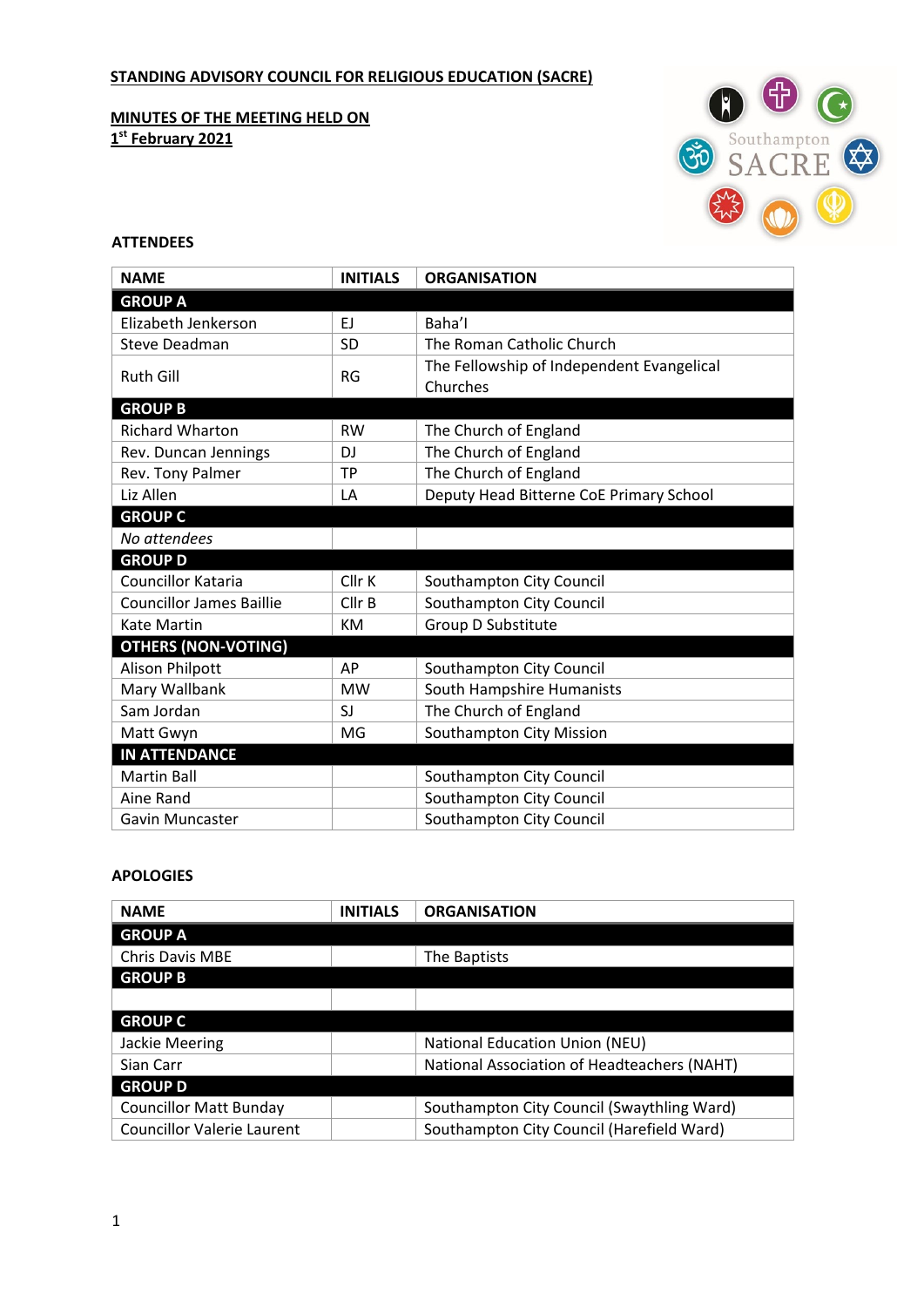## **1 WELCOME and APOLOGIES**

AP highlighted that two new Group B members have joined SACRE, Liz Allen, who is the Deputy Head of Bitterne CoE Primary School and Reverend Tony Palmer. AP noted that Sam Jordan is also present, who was previously a Church of England representative at Southampton SACRE. SJ explained that she is working for a Christian organisation as a National Project Lead supporting churches to support their communities. SJ will be part of the Co-Opted Group going forward.

# **2 ELECTION OF CHAIR**

*This SACRE was not quorate, therefore an election of the Chair could not take place.*

# **3 MINUTES OF THE PREVIOUS MEETING (November 2020) AND MATTERS ARISING**

## **To agree the minutes from November 2020 meeting and review any matters arising**

MW stated that the minutes incorrectly recorded the Humanists UK as the British Humanists Society and that the application is being made to cover all non-religious people to be included in SACRE.

#### **4 REVIEW OF COLLECTIVE WORSHIP AND DETERMINATION PROCESS Draft discussion paper regarding update to Determination process to be circulated to members (attached) and link to two current guidance documents an update affects**

[https://www.youngsouthampton.org/images/03.17.27515-sacre-new.pdf](https://urldefense.proofpoint.com/v2/url?u=https-3A__www.youngsouthampton.org_images_03.17.27515-2Dsacre-2Dnew.pdf&d=DwMFaQ&c=pbUzoxRZCRvayVvkYvkiMO6u1jPMdBrTZxWyx_2PsKs&r=SdWL9BZeFGKGSr71REeB55hkR6fd16DBcclFV-vleG4&m=Lg2itWbIZZbc10umoS8o79Funh7dsxQcG_s3JyKjHb0&s=wLbkYxkne77ZaALeRowqKgzQfoP_mYXS3R9cSonoyyA&e=)

[https://www.youngsouthampton.org/images/scc-collective-worship.pdf](https://urldefense.proofpoint.com/v2/url?u=https-3A__www.youngsouthampton.org_images_scc-2Dcollective-2Dworship.pdf&d=DwMFaQ&c=pbUzoxRZCRvayVvkYvkiMO6u1jPMdBrTZxWyx_2PsKs&r=SdWL9BZeFGKGSr71REeB55hkR6fd16DBcclFV-vleG4&m=Lg2itWbIZZbc10umoS8o79Funh7dsxQcG_s3JyKjHb0&s=obak1_NQXO7VWoiuY3qw51urtJWdipoqLsFWl5FpQm8&e=)

AP highlighted that the document attached is the most up to date draft of the guidance, however it needs to be updated. The main difference that has not been included previously is the that the process for an academy school to apply for a determination is different to a maintained school. AP noted that there is still a duty for a SACRE to grant a determination, but only for schools that are maintained, therefore an academy schools needs to follow a different process. AP included in the document that Southampton SACRE would like to be informed if an academy school is granted a determination. AP noted that there has only been one query in the 7 years that she has been involved in SACRE.

AP highlighted that applications can only be made by the headteacher of the school and the school must consult the school's governing body. The reason for this is so the headteacher will be aligned with the governing body of the school. Also, it gives the parents the opportunity to have their views heard.

SD noted that the guidance could include that having consulted the governing body, the parents and the senior leadership team should be consulted as the governing body is responsible for the overall strategy of the school. AP amended the document to "seek the views of all parents/guardians and staff".

AP highlighted that there is nothing in the guidance that states how long a consultation should be. LA stated that it is useful to have a time limit from the school's perspective to ensure that they are aware of the timeframe. EJ queried how practical it would be for larger schools to have the same timeframe as a smaller one. LA stated that 6 weeks may be ambitious as the governors need enough time to discuss this in the meetings to approve it, as well as with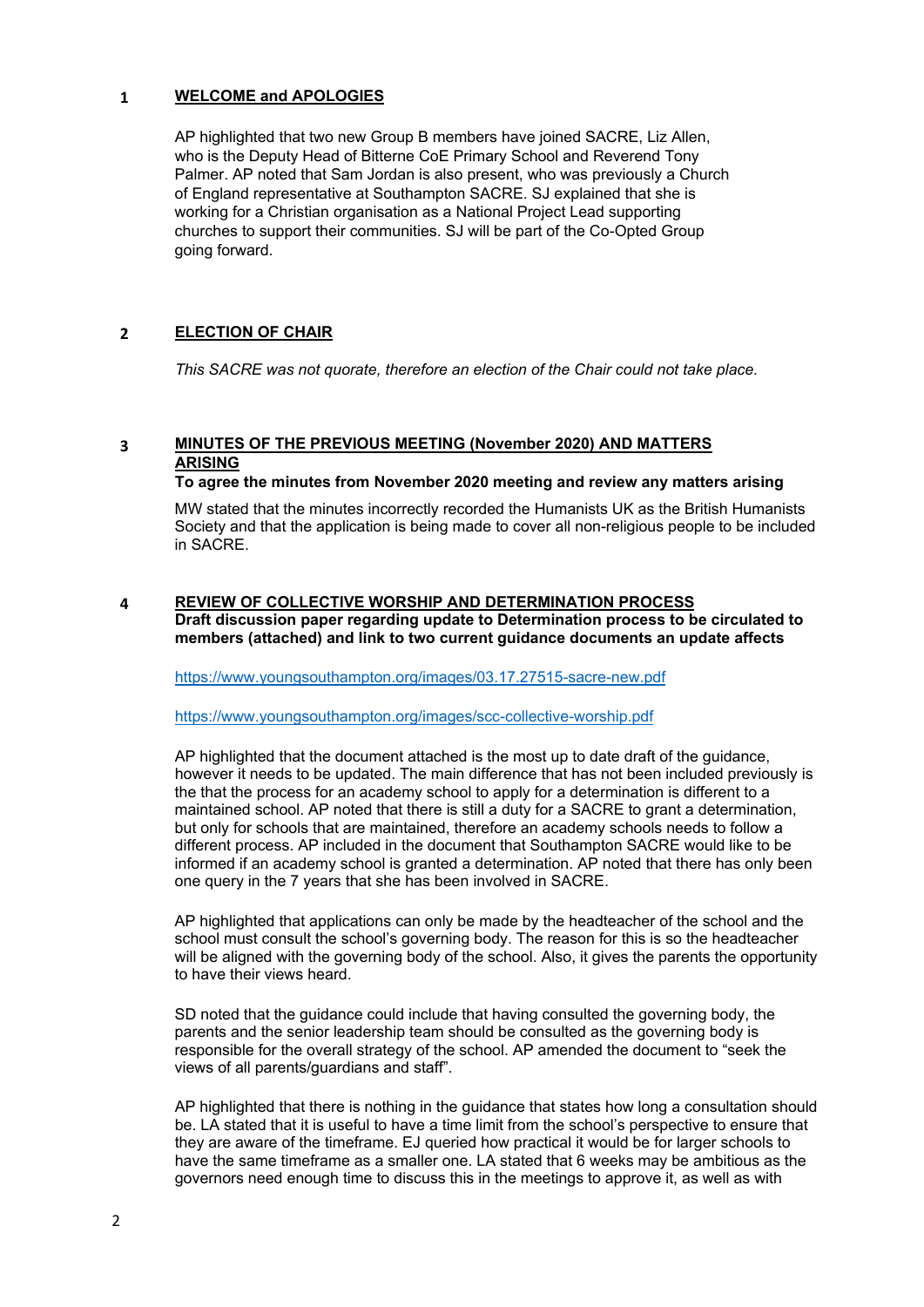parents and staff. AP amended the document to state "there is no set time period for any consultation to be taking place, but SACRE would recommend that this would be over the period of one term".

Regarding how a decision will be made, AP read from the guidance that once an application is received a sub-group of SARE members will hold a pre-meeting before the next SACRE meeting. The meeting would have to have a representative from each group, a co-opted member, and AP. Regarding if the Chair should be present at the pre-meeting, LA mentioned that the Chair should not attend in the event that the schools wishes to complain about the SACRE sub-group. DJ suggested that the Chair does not attend the pre-meeting but is aware that there is a request and when the pre-meeting is taking place. AP amended the document to reflect what was discussed.

AP noted that in the guidance, there is not an inclusion of what the escalation would be if the determination is not granted. AP explained that a complaint would go to the Local Authority and AP will include this in the document. AP noted that this document will be submitted to the legal team after amendments are agreed. Legal will return the document with any feedback.

It is suggested that a representative from the faith in which the application is being made to be included in the sub-group. AP recommended that a representative can be invited or consulted if needed.

RW queried who inspects the worship at the school once the application is granted, AP explained that it is her understanding that an annual update would take place for the continuing relevance of the determination and monitoring visits would be carried out as usual.

AP shared the document for attendees to review the changes made during this meeting and members agreed for it to be submitted to legal for review. All changes were agreed and AP thanked the members for their input.

## **5 DRAFT ANNUAL REPORT VERBAL UPDATE (PROFESSIONAL ADVISER)**

Members confirmed that they had viewed the annual report and there were no questions regarding it. AP stated that the document is a final draft, subject to a final proof read.

MG noted that he should be in the Co-opted members list as he was co-opted before July 2020.

#### **6 DISCUSSION REGARDING PAPER PUBLISHED BY THEOS ON WORLDVIEWS IN RELIGIOUS EDUCATION – LINK ATTACHED**

<https://www.theosthinktank.co.uk/research/2020/10/21/worldviews-in-religious-education>

AP noted that if there are any thoughts around the Theos, it would be helpful to receive them in writing.

# **<sup>7</sup> STANDARD ITEM FEEDBACK FROM LOCAL/NATIONAL EVENTS FROM ALL MEMBERS**

EJ explained that there have been meetings of SACRE's from the South West of England for many years. The following meeting is on the 1<sup>st</sup> of March 2021 online, it is £20 per person, and it is for half a day. AP noted that there is funding for 3 people to attend. EJ stated that if any of the members are interested, to let AP know.